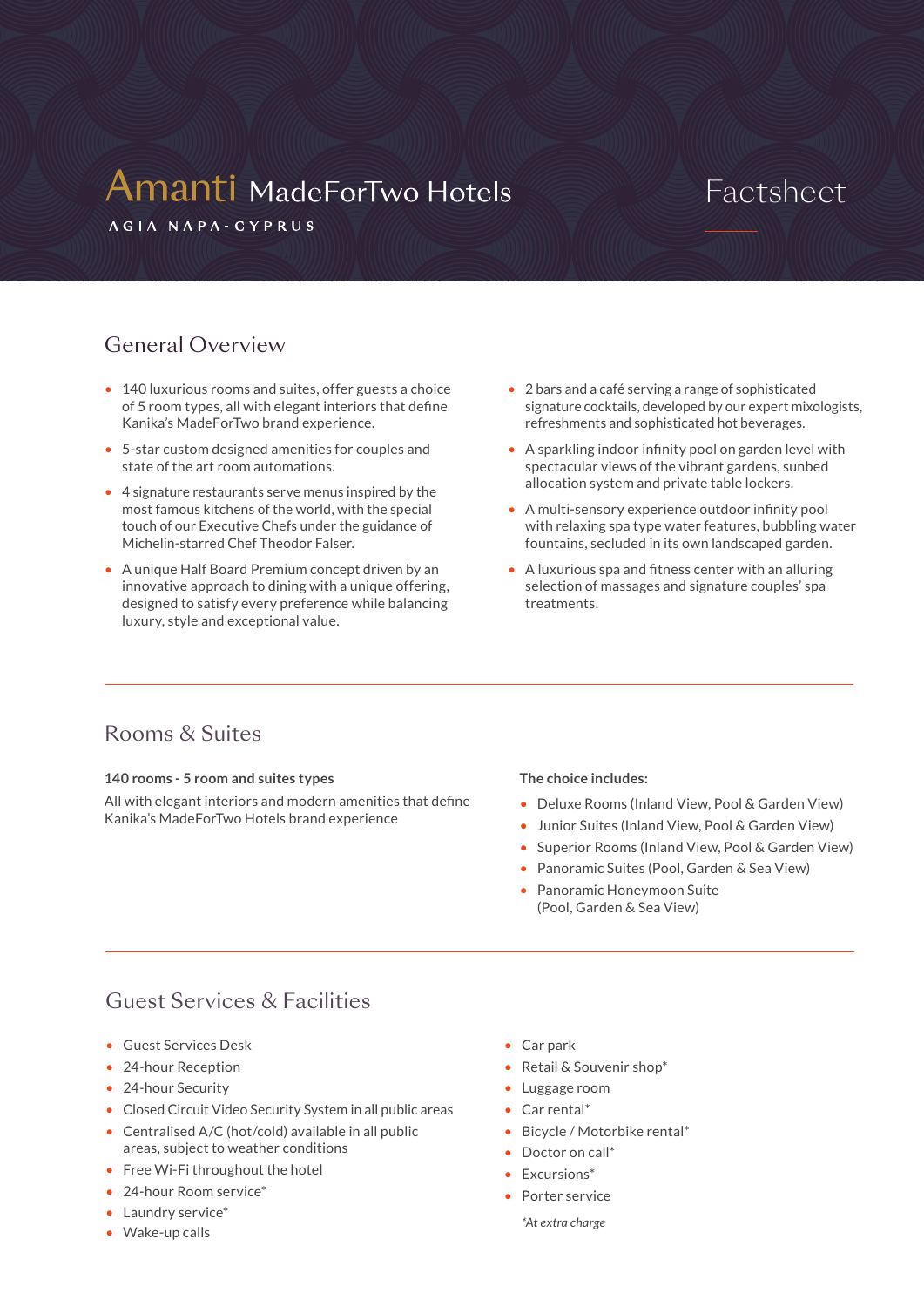# **Amanti MadeForTwo Hotels**

AGIA NAPA-CYPRUS

## Factsheet

### Leisure Facilities & Services

- Within walking Distance (650 metres) of Blue Flag sandy beach
- 2 outdoor and 1 indoor pools with hydro jets water features in unique and secluded settings
- Sunbed allocation system
- Signature pool services; side tables with lockers to guard personal belongings, serving free fruits and refreshments around the pool, Evian™Water sprayed by our spa consultants and wet towels to help guests cool off

## Entertainment & Recreational Activities

- Yoga, Pilates and Meditation Classes
- Live shows & jazz nights

## 'Half Board Premium' Gastronomy

The Amanti Half Board Premium package enhances your holiday with the delicious pleasures of our dinearound food and beverage concept, featuring themed live cooking menus and intimate à la carte fine dining, with a choice of four restaurants. (one visit per week at each of the à la carte restaurants)

### **Restaurants**

#### **EZARIA**

All day dining restaurant designed around an open kitchen concept offering an authentic and live cooking experience, serving international cuisine. Indoor and outdoor seating available.

**Breakfast:** 07:30 - 10:30 Lavish Buffet and à la carte menu

**Lunch:** 12:30 - 14:30 Combination of Buffet and à la carte menu

**Dinner:** 19:00 - 22:00 Theme dinners from around the world

#### **NOCTURNE**

Mediterranean fine dining. An exquisite restaurant with sophisticated details and luxurious shapes filled with the gentle sound of the piano melodies provided by our pianist.

**Dinner:** 19:00 - 21:30

*Closed 2 days a week*

#### **IMMENSO**

Serving Asian fusion menu, occupying the hotel rooftop and positioned at one of Ayia Napa's highest points, the open-air seating arrangements offer extended views of the Mediterranean Sea, the Ayia Napa resort and the beautiful sunset on the horizon.

**Dinner:** 19:00 - 22:00 *(Weather permitting)*

*Closed 2 days a week*

#### **FORTOLANA**

The elevated location of the restaurant offers beautiful views of the Ayia Napa resort, serving contemporary Cypriot cuisine with a fine-dining twist, using local ingredients.

**Dinner:** 19:00 - 22:00 *(Weather permitting)*

*Closed 2 days a week*